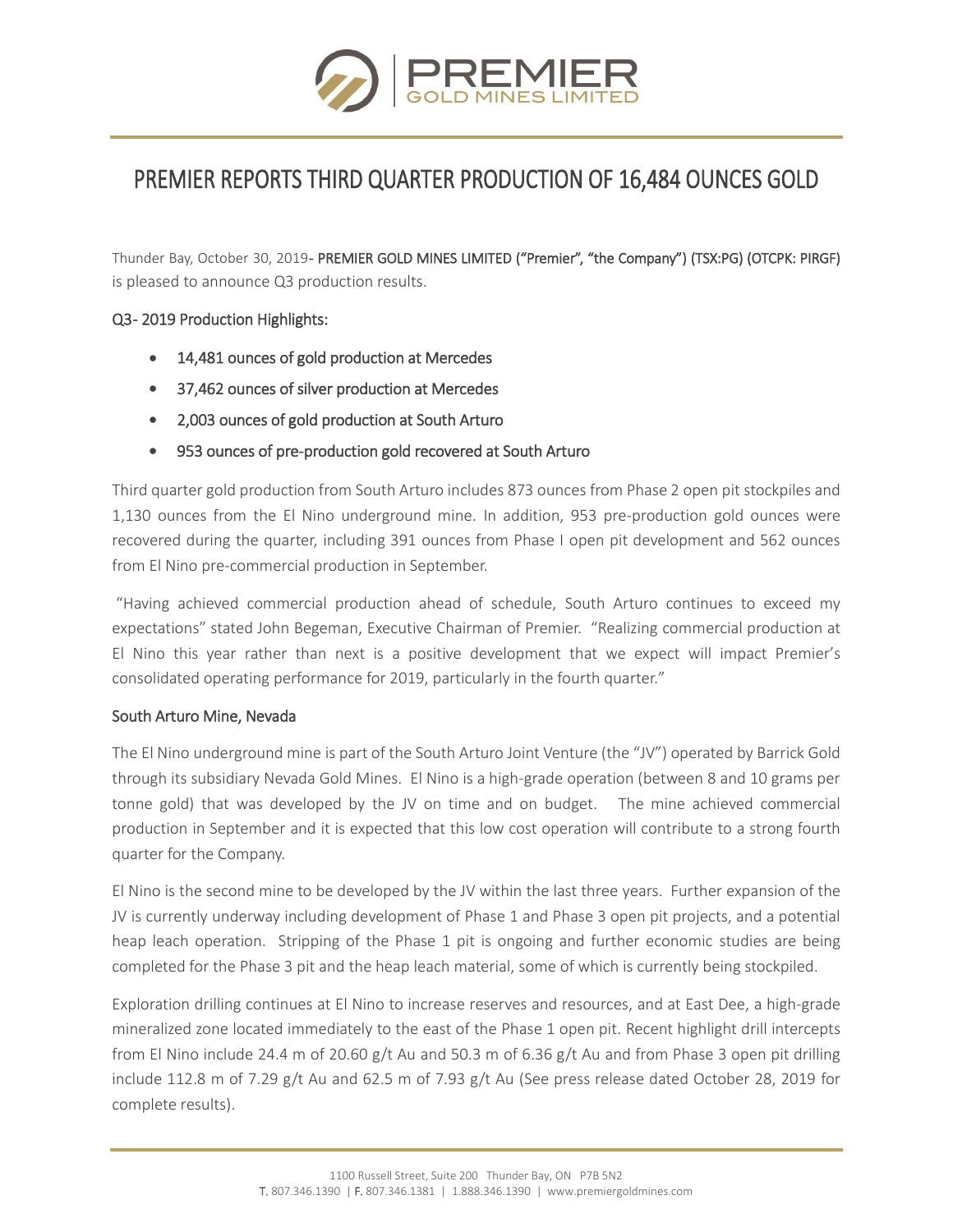

## Mercedes Mine, Mexico

Work at the Mercedes Mine in Mexico is aimed at improving future operations. The second and third quarters of 2019 have seen lower production due primarily to lower than modeled grades in some stoping areas. While the mine continues to deliver good safety and environmental performance the operating team is focused on implementing measures to increase production and reduce costs. Additional development headings and stopes are being advanced with support from both surface extensional drilling and underground definition drilling.

Exploration and resource definition drilling continue to be a priority on the property. Drilling significantly increased during the third quarter with up to 9 drills active on the property. Higher grade gold mineralization has been discovered at Lupita Extension, San Martin, and Neo with a current focus on Lupita Extension. Multiple drills are defining high-grade mineralization that can be upgraded into mineral resources and reserves. A design and development plan can be initiated for the new area in order to increase faces for mining.

## Q3 2019 financial results and conference call details:

Full financial results for the nine months ended September 30, 2019, will be released before market open on November 13, 2019 and a conference call with senior management will be held at 10:00am EST.

Details for the conference call and webcast can be found below and will be accessible on the Company's website.

Toll Free (North America): (+1) 888 390 0605 International: (+1) 416 764 8609 Conference ID: 04117197

Webcast Link: <https://event.on24.com/wcc/r/2121292/6207C243C68E718C853E843EC337B798>

#### Conference Call Replay

The conference call replay will be available from 1:00pm EST on November 13, 2019 until 11:59pm EST on November 20, 2019.

Toll Free Replay Call (North America): (+1) 888 390 0541

International Replay Call: (+1) 416 764 8677

Passcode: 117197 #

Stephen McGibbon, P. Geo., Executive Vice President, Corporate and Project Development, is the Qualified Person for the information contained in this press release and is a Qualified Person within the meaning of National Instrument 43-101.